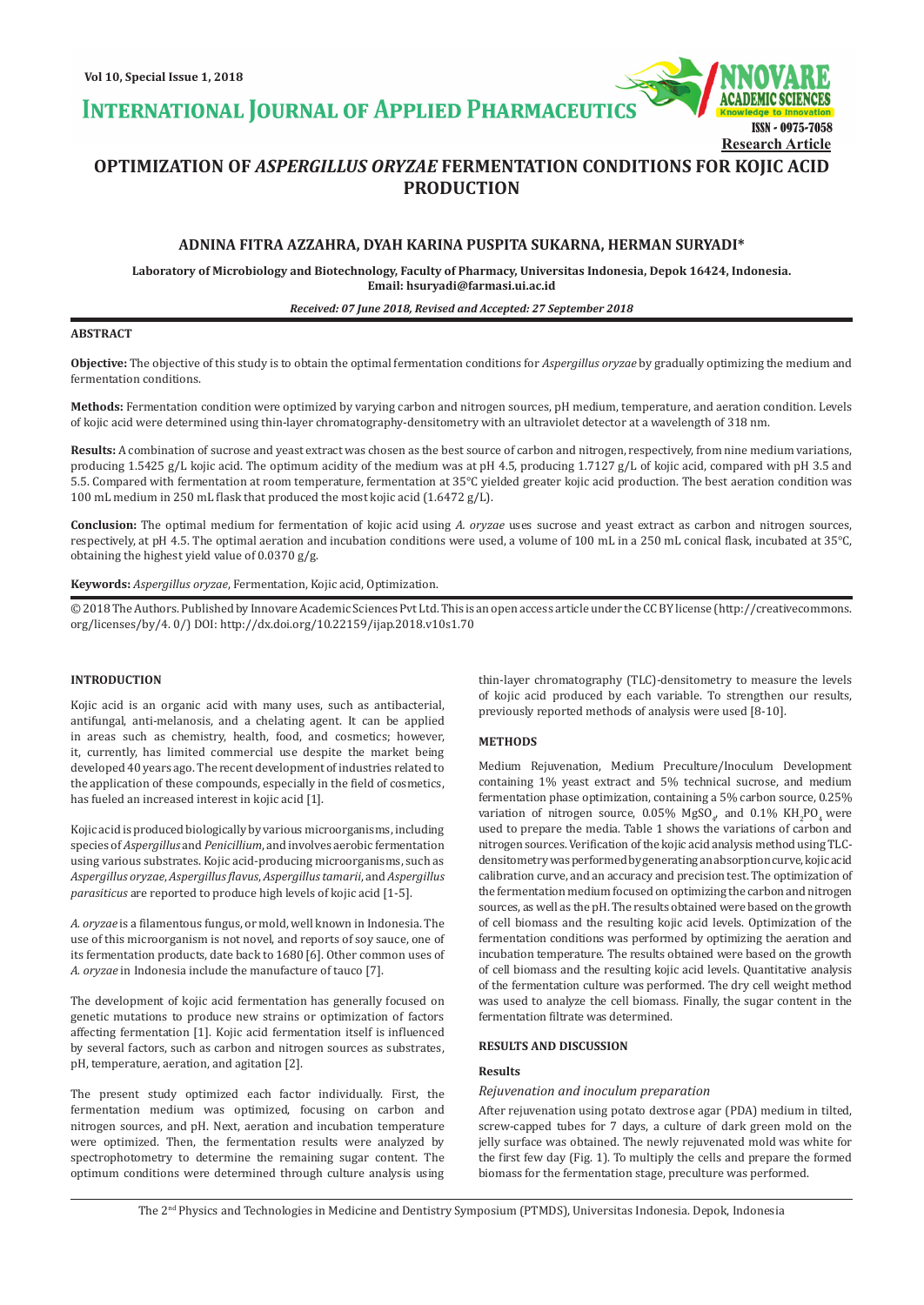After incubation for 24 h at 180 rpm, it was produced mold cell culture in the form of pellets that are yellowish white in color (Fig. 2). Throughout the study, several schemes were performed for each fermentation condition.

# **Verification of kojic acid analysis method using TLC-densitometry**

# *Absorption curve*

TLC-densitometry requires that the maximum wavelength of the compound to be analyzed is known. This was determined by analyzing a solution of 100 μg/mL kojic acid at a wavelength of 200–400 nm. The maximum wavelength was found to be 318 nm and was used for subsequent analyzes of kojic acid using TLC-densitometry.

### **Calibration curve and linearity**

After the maximum wavelength was determined, a calibration curve was generated using various concentrations of kojic acid to obtain the



**Fig. 1:** *Aspergillus oryzae* **culture colony in tilted potato dextrose agar medium after 7 days**

### **Table 1: Variations of carbon sources and nitrogen source used in the optimization stage**

| <b>Carbon source</b> | Nitrogen source                       |
|----------------------|---------------------------------------|
| Glucose              | Yeast extract                         |
| Glucose              | $CO(NH_2)$                            |
| Glucose              | $(NH_4)$ <sub>2</sub> SO <sub>4</sub> |
| Sucrose              | Yeast extract                         |
| Sucrose              | CO(NH <sub>2</sub> )                  |
| Sucrose              | $(NH_4)$ <sub>2</sub> SO <sub>4</sub> |
| Fructose             | Yeast extract                         |
| Fructose             | $CO(NH_2)$                            |
| Fructose             | $(NHa)aSOa$                           |

linear regression equation required to calculate the kojic acid content in each sample, and to find the value of r, seven different concentrations of kojic acid solution: 20.36, 40.72, 50.9, 61.08, 71.26, and 81.44 µg/ mL were used to make the calibration curve. The seven kojic acid solutions were analyzed using TLC-densitometry at a wavelength of 318 nm. The results were plotted against concentration to generate a calibration curve for kojic acid. Linear correlation uses the correlation coefficient (r) in linear regression analysis, with an acceptance criterion of r≥0.99908. The calibration curve (Fig. 2) had the linear regression equation y=89.352x−435.55, with r correlation coefficient of 0.9993. Therefore, the TLC-densitometry method of quantitative analysis of the kojic acid showed linearity.

### **Accuracy and precision**

Accuracy and precision tests were performed by adding standards of known kojic acid concentration to samples of fermented filtrate. The kojic acid standards added were 80%, 100%, and 120% of the amount of kojic acid in the sample. The result of the accuracy test was expressed as a percentage of recovery from the added analytes, while the precision test was expressed as the coefficient of variation.

The fermentation filtrate used in the accuracy and precision test used *A. oryzae* fermentation filtrate at a temperature of 35°C. Since 1 mL of filtrate contained 0.7 mg of kojic acid, 80%, 100%, and 120% of kojic acid standard were calculated as the addition of 0.63 mg, 0.73 mg, and 0.83 mg, respectively, of standard kojic acid.

The accuracy test gave an average range of the recovery rate from 98.68% to 100.88%. For the precision test, the variation coefficient was obtained in the range of 1.16–5.84%. Table 2 shows the data of the accuracy test result and complete precision.

The accuracy test met the criteria if the percentage recovery was within the range of 98–10%, while the precision test met the criteria if the relative standard deviation value or coefficient of variation (CV) was ≤2% [8]. Based on this, the accuracy requirement for the percentage recovery of all concentration is in the range 98–102%, while for precision, 80% concentration does not meet the requirements because the coefficient of variation is outside the range of 5.84%.

The accuracy test met the criteria if the percentage recovery was within the range of 98–10%, while the precision test met the criteria if the relative standard deviation value or CV was ≤2% [8]. Based on this, the accuracy requirement for the percentage recovery of all concentration is in the range 98–102%, while for precision, 80% concentration does not meet the requirements because the coefficient of variation is outside the range of 5.84%.

### **Table 2: Accuracy and precision test data for filtrate fermentation sample with standard addition of kojic acid**

| <b>Addition</b> (%) | <b>Addition of</b><br>standard (mg) | <b>Theoretical</b><br>mass(mg) | Experimental<br>results area (AU) | Experimental<br>results mass (mg) | Recovery (%) | Average $(\% )$ | <b>Coefficient of</b><br>variation $(\%)$ |
|---------------------|-------------------------------------|--------------------------------|-----------------------------------|-----------------------------------|--------------|-----------------|-------------------------------------------|
| 80                  | 0.63                                | 1.37                           | 10,985.9                          | 1.27825                           | 93.30        | 98.68           | 5.84                                      |
|                     |                                     |                                | 12,288.3                          | 1.42401                           | 103.94       |                 |                                           |
|                     |                                     |                                | 11,363.1                          | 1.32047                           | 96.38        |                 |                                           |
|                     |                                     |                                | 12,015.7                          | 1.39351                           | 101.72       |                 |                                           |
|                     |                                     |                                | 12,449.5                          | 1.44206                           | 105.26       |                 |                                           |
|                     |                                     |                                | 10.764.3                          | 1.25345                           | 91.49        |                 |                                           |
| 100                 | 0.73                                | 1.47                           | 12,852.6                          | 1.48717                           | 101.17       | 100.88          | 1.16                                      |
|                     |                                     |                                | 12,702.4                          | 1.47036                           | 100.02       |                 |                                           |
|                     |                                     |                                | 12,985.6                          | 1.50205                           | 102.18       |                 |                                           |
|                     |                                     |                                | 12,922.0                          | 1.49494                           | 101.70       |                 |                                           |
|                     |                                     |                                | 12,861.4                          | 1.48815                           | 101.23       |                 |                                           |
|                     |                                     |                                | 12,565.5                          | 1.45504                           | 98.98        |                 |                                           |
| 120                 | 0.83                                | 1.57                           | 13,484.5                          | 1.55789                           | 99.23        | 100.16          | 1.30                                      |
|                     |                                     |                                | 13,587.5                          | 1.56942                           | 99.96        |                 |                                           |
|                     |                                     |                                | 13,490.2                          | 1.55853                           | 99.27        |                 |                                           |
|                     |                                     |                                | 13,455.0                          | 1.55459                           | 99.02        |                 |                                           |
|                     |                                     |                                | 13,903.6                          | 1.60479                           | 102.22       |                 |                                           |
|                     |                                     |                                | 13,768.2                          | 1.58964                           | 101.25       |                 |                                           |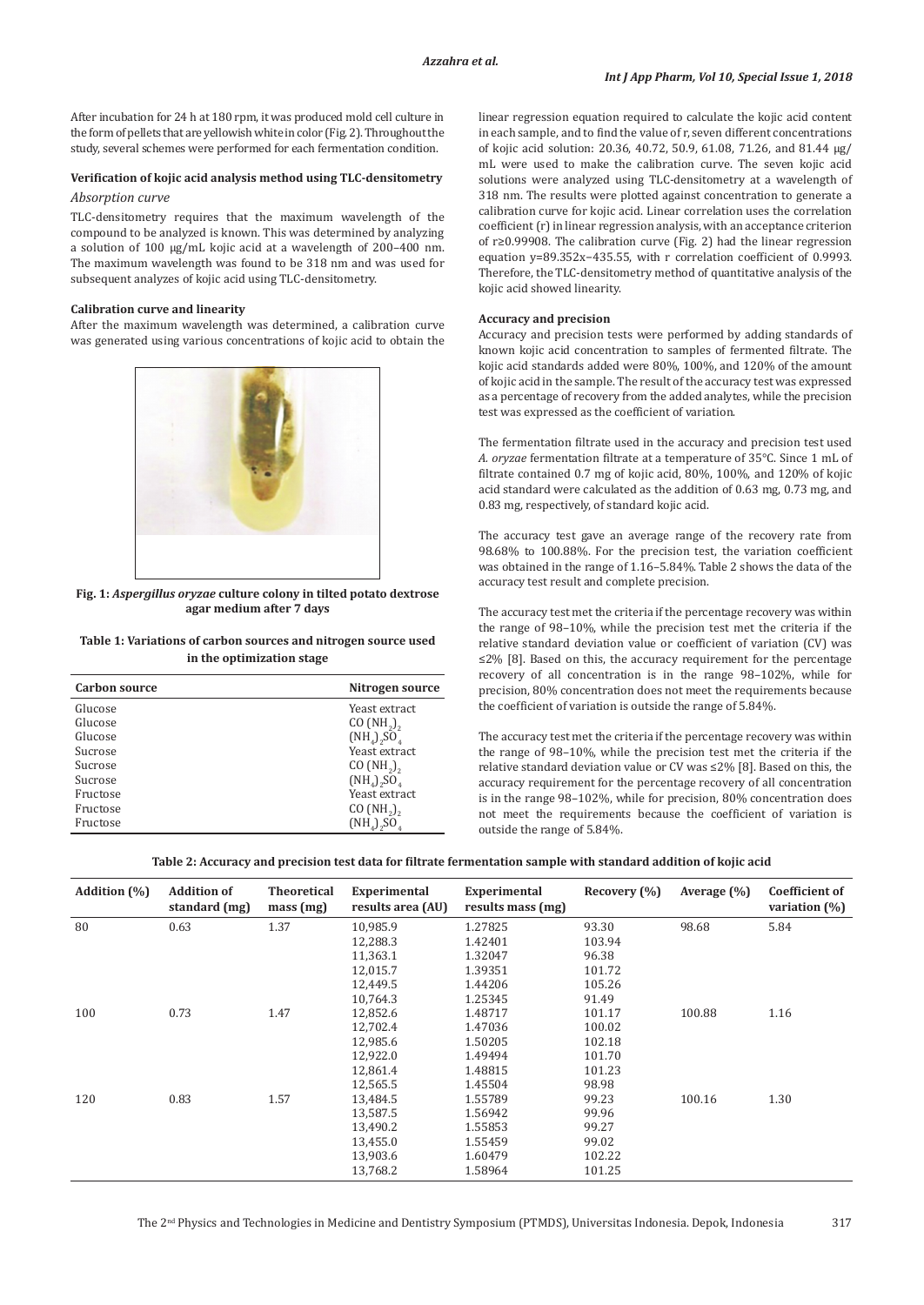**Table 3: Determination of kojic acid content and dry cell weight for fermentation filtrate optimization of carbon and nitrogen source**

| Carbon source<br>(50 g/L) | Nitrogen source<br>$(2.5 \text{ g/L})$ | Acquired<br>area (AU) | Kojic acid<br>(g/L) | Dry cell<br>weight $(g/L)$ |
|---------------------------|----------------------------------------|-----------------------|---------------------|----------------------------|
| Glucose                   | Yeast extract                          | 5163.8                | 0.6267              | 13.824                     |
| Glucose                   | $CO(NH_2)$                             | undetected            | -                   | 8.776                      |
| Glucose                   | $(NHA)$ <sub>2</sub> SO <sub>4</sub>   | 3859.4                | 0.4807              | 10.638                     |
| Sucrose                   | Yeast extract                          | 13,168.4              | 1.5245              | 14.147                     |
| Sucrose                   | CO(NH <sub>2</sub> )                   | 2379.0                | 0.3150              | 11.082                     |
| Sucrose                   | $(NH_4)$ <sub>2</sub> SO <sub>4</sub>  | 5349.3                | 0.6474              | 14.253                     |
| Fructose                  | Yeast extract                          | 786.7                 | 0.1368              | 12.395                     |
| Fructose                  | CO $(NH_2)_2$                          | 2630.5                | 0.3431              | 11.154                     |
| Fructose                  | $(NH_4)_2SO_4$                         | cted undet            | -                   | 8.192                      |

#### **Quantitative analysis of fermentation culture**

In the present study, the fermentation medium was optimized, focusing on the carbon and nitrogen sources as well as pH followed by optimization of aeration and incubation temperature. Quantitative analysis of the biomass and kojic acid was produced for the results of each culture condition. The dry cell weight method was used to perform the biomass analysis, while TLC-densitometry was used to analyze the kojic acid.

### **Optimization of the carbon and nitrogen sources**

To determine the type of carbon and nitrogen to be used in the next stage of fermentation optimization, the carbon and nitrogen sources were optimized first. Glucose, sucrose, and fructose were selected as carbon sources while yeast extract, urea, and ammonium sulfate were used as nitrogen sources.

The dry cell weight yield indicated that, in general, fermentation culture using sucrose as a carbon source gave the highest average dry cell weight compared with other carbon sources. The mean dry cell weight for fermentation culture with sucrose as a carbon source was 12.669 g/L, but this only reached 10.807 and 10.349 g/L for glucose and fructose, respectively. Optimization of the nitrogen source in the medium showed that fermentation culture using yeast extract gave the highest average dry cell weight of 12.919 g/L compared with urea and ammonium sulfate that gave 10.138 g/L and 10.767 g/L, respectively. Table 3 shows that the largest dry cell weight (14.417 g/L) was seen with fermentation culture using sucrose as the carbon source and yeast extract as the nitrogen source (condition no. 4), while the smallest yield was 8.192 g/L, using fructose as a carbon source and ammonium sulfate as a source of nitrogen (condition no. 9).

#### **Optimization of pH**

Next, we optimized the pH used for fermentation. The acidity level was adjusted by adding a few drops of 1 N HCl into the fermentation medium until the desired pH was obtained. The optimization used pH 3.5, 4.5, and 5.5. Table 4 shows the results for the dry cell weight and total kojic acid content.

### **Aeration optimization**

Aeration optimization was performed using four different volumes, 50, 100, 125, and 150 mL, in a 250 mL conical flask. Table 5 shows the data for the dry cell weight and total kojic acid.

### **Temperature optimization**

Finally, the temperature was optimized by applying all the fermentation conditions obtained in the previous stages. Two temperature variations were performed: The first fermentation was carried out at room temperature in the fungus incubation room located on the third floor of the Faculty of Pharmacy University of Indonesia, with a mean temperature of approximately 30°C (range, 28–32°C). The second fermentation was carried out in a temperature-regulated incubator set at 35°C.

The results showed that fermentation at room temperature yielded a higher dry cell weight than fermentation at 35°C; however, fermentation at 35°C yielded higher kojic acid levels (Table 6).

| Table 4: Kojic acid and dry cell weight of medium pH for |
|----------------------------------------------------------|
| optimization of fermentation culture                     |

| pH  | Acquired<br>area (AU) | Kojic<br>acid (g/L) | Dry cell<br>weight $(g/L)$ |
|-----|-----------------------|---------------------|----------------------------|
| 3.5 | 12,961.5              | 1.4994              | 13.603                     |
| 4.5 | 14,868.1              | 1.7127              | 14.772                     |
| 5.5 | 8117.3                | 0.9572              | 14.015                     |

### **Table 5: Kojic acid concentration and dry cell weights for aeration optimization**

| Volume<br>(mL) | Acquired<br>area (AU) | Kojic acid<br>(g/L) | Dry cell<br>weight $(g/L)$ |
|----------------|-----------------------|---------------------|----------------------------|
| 50             | 14,011.6              | 1.6169              | 13.542                     |
| 100            | 14,282.7              | 1.6472              | 12.077                     |
| 125            | 9767                  | 1.1418              | 11.805                     |
| 150            | 6022.1                | 0.7227              | 11.594                     |

**Table 6: Kojic acid concentration and dry cell weight of fermentation optimization temperature culture**

| Incubation                | Acquired  | Kojic acid | Dry cell       |
|---------------------------|-----------|------------|----------------|
| Temperature $(^{\circ}C)$ | area (AU) | (g/L)      | weight $(g/L)$ |
| 30                        | 5338.5    | 0.6462     | 8.552          |
| 35                        | 6157      | 0.7378     | 8.057          |

### **Determination of sugar content in fermentation filtrate**

The remaining sugar content in the filtrate was determined using sucrose as the selected carbon source. The analysis was performed using phenol sulfate and ultraviolet–visible spectrophotometry at wavelength of 490 nm [11].

After generating the calibration curve, the remaining sucrose content still presents in each sample was calculated. The sucrose concentration was measured using the fermentation filtrate from the optimization result that showed the highest kojic acid content, the optimum medium pH 4.5, and an incubation temperature of 35°C. The samples predicted to have a high absorption were diluted 1 in 1000.

#### **Fermentation efficiency**

The amount of product produced compared with the amount of the initial substrate used is known as the yield value (Yp/s). Tables 7 and 8 show the yield data for fermentation.

### **Discussion**

# *Rejuvenation and inoculum preparation*

The *A. oryzae* cultures obtained from Institut Pertanian Bogor Culture Collection were stored in the refrigerator to keep the culture dormant. To reactivate the culture for use in the preparation of the inoculum, rejuvenation of the cultures was performed in tilted tubes containing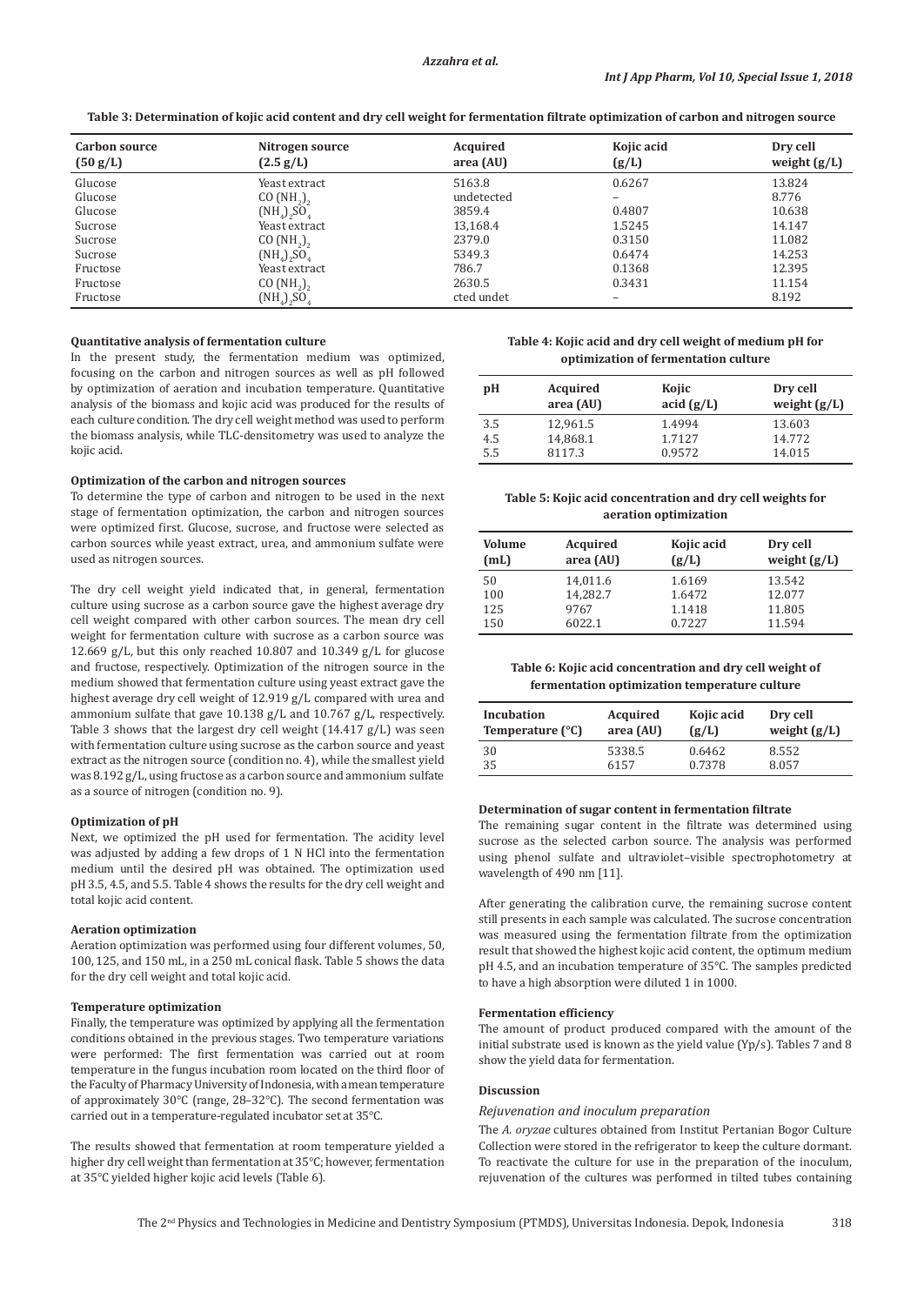PDA every 2 months for stock cultures, and 2 weeks for working cultures.

After incubation for 24 h at 180 rpm, the precultured form of pelletized *A. oryzae* cell biomass was yellowish-white. Throughout the study, precultures were used for each fermentation experiment. Fig. 2 shows there was a difference in the amount of biomass formed at the first preculture, conducted on March 27, 2017 (Fig. 2a), compared with the last preculture, conducted on May 27, 2017 (Fig. 2b), although both used the same medium with the same incubation conditions. The first preculture formed a greater amount of cell biomass compared with the last preculture. This may have been due to the age of the *A. oryzae* culture used in the inoculum preparation process. This is in accordance with previous studies that suggested that the age of the culture used to make a spore suspension in the preparation of inoculum has an effect on the preculture and fermentation [2].

### **Verification of kojic acid analysis method using TLC-densitometry**

For the precision test, 80% concentration was not fulfilled because the coefficient of variation was outside the range of 5.84%. This may have been due to technical errors of implementation, such as at the time of bottling and elution that may have affected the repetition of levels obtained.

### **Quantitative analysis of the fermentation culture**

### *Optimization of the carbon and nitrogen source*

The determination of kojic acid levels using nine fermentation filtrates showed that the most significant difference between the highest concentration of kojic acid (1.5425 g/L) was obtained from filtrate no. 4 compared with the other filtrates. The results of dry cell weight and kojic acid content showed that medium containing 5% sucrose as a carbon source and 2.5% yeast extract as a nitrogen source produced the greatest biomass and kojic acid content. Unlike dry cell weights, the resulting kojic acid content was not only seen based on the carbon or nitrogen source alone but also on the physical and chemical properties of the combined carbon and nitrogen source used.

#### **Optimum pH**

Our results showed that both dry cell weight and the highest kojic acid content were produced by fermentation using the medium at pH 4.5, yielding 14.772 g/L dry cell weight, and 1.7127 g/L kojic acid. The



**Fig. 2: (a and b) Preculture of** *Aspergillus oryzae* **after 24 h**

| Table 7: Determination of sucrose content in filtrate |
|-------------------------------------------------------|
| fermentation                                          |

| Culture<br>condition | <b>Substrate</b><br>levels $(g/L)$ | <b>Dilution</b> | Absorbance | <b>Sucrose</b><br>levels $(g/L)$ |
|----------------------|------------------------------------|-----------------|------------|----------------------------------|
| pH 4.5               | 50                                 | $1000\times$    | 0.218      | 3.5510                           |
| $35^{\circ}$ C       | 50                                 | $1000\times$    | 0.404      | 6.5127                           |

acidity level affects the function as well as the structure of the enzymes that play a role in the fermentation process. Production of kojic acid by fermentation increases with acidity, but acidity that is too strong can inhibit mold growth. However, this does not affect kojic acid fermentation using *A. oryzae*, since the optimal pH is highly dependent on the carbon and nitrogen source used [1].

#### **Aeration optimization**

The results showed the highest dry cell weight (13.542 g/L) using a volume of 50 mL, while the highest kojic acid content (1.6472 g/L) was produced by fermentation with a volume 100 mL. Kojic acid fermentation is aerobic; therefore, aeration is an important factor. Our results showed a decrease in dry cell weight formed when a smaller cavity remained in the conical flask. Higher amounts of oxygen in the 50 mL medium caused more mold to grow. While using a volume of 100 mL, cell growth was not as great as with 50 mL; however, the resulting kojic acid content was higher. This is because, with a volume of 50 mL, the substrate is used for cell growth rather than being converted into kojic acid. Fermentation using more than 100 mL of medium shows a decrease in dry cell weight, as well as the kojic acid level because the amount of available oxygen is not able to meet the demands of mold.

### **Temperature optimization**

Our results showed that molds grow better grown at room temperature; however, the production of kojic acid was higher in the cultures incubated at 35°C. It was also noted that the average dry cell weight and kojic acid levels produced during temperature optimization were much lower than with the aeration optimization. This could have been caused by the quality of the inoculum or the preculture used for fermentation because the production of kojic acid and dry weight is influenced by the age of the culture used during the preparation of the inoculum, as well as the size of the inoculum [2].

#### **Sugar levels in the fermentation filtrate**

During fermentation, microbes convert the carbon source into cell biomass, and production of the product decreases the concentration of the carbon source in the medium. The total sugar remaining during fermentation was calculated to determine the total sugar left in the fermentation medium to measure mold productivity by comparing the amount of sugar consumed with the amount of product. The resulting glucose level in the fermentation filtrate was optimum at pH 4.5 and contained less glucose than the fermentation filtrate incubated at 35°C. This shows that the pH of the medium has a greater influence on glucose consumption by *A. oryzae* than the incubation temperature.

#### **Fermentation efficiency**

Based on the results shown in Table 8, fermentation of kojic acid using *A. oryzae* during the pH medium optimization stage showed a greater yield (0.0370 g/g) compared with fermentation performed at the temperature optimization stage  $(0.0170 \text{ g/g})$ . These results show that the pH of the medium influences the fermentation efficiency to a greater extent than temperature. The efficiency of fermentation at each stage of fermentation increased due to previous conditions that were more optimal. This may be due to a decline in the quality or condition of mold culture shown by decreased mold growth in the rejuvenation and preparation of the previous inoculum performed.

#### **CONCLUSION**

The optimal medium for fermentation of kojic acid using *A. oryzae* uses sucrose and yeast extract as carbon and nitrogen sources, respectively, at pH 4.5. The optimal aeration and incubation conditions were used a

| Culture   | Initial substrate | <b>Sucrose</b> | <b>Sucrose</b>   | <b>Sucrose</b>   | Kojic acid | Yield  |
|-----------|-------------------|----------------|------------------|------------------|------------|--------|
| condition | level $(g/L)$     | (g/L)          | consumed $(\% )$ | consumed $(g/L)$ | (g/L)      | (g/g)  |
| pH 4.5    | 50                | 3.5510         | 92.9             | 46.449           | 1.7127     | 0.0370 |
| 35°C      | 50                | 6.5127         | 86.97            | 43.4873          | 0.7378     | 0.0170 |

#### **Table 8: Yield from the fermentation optimization results**